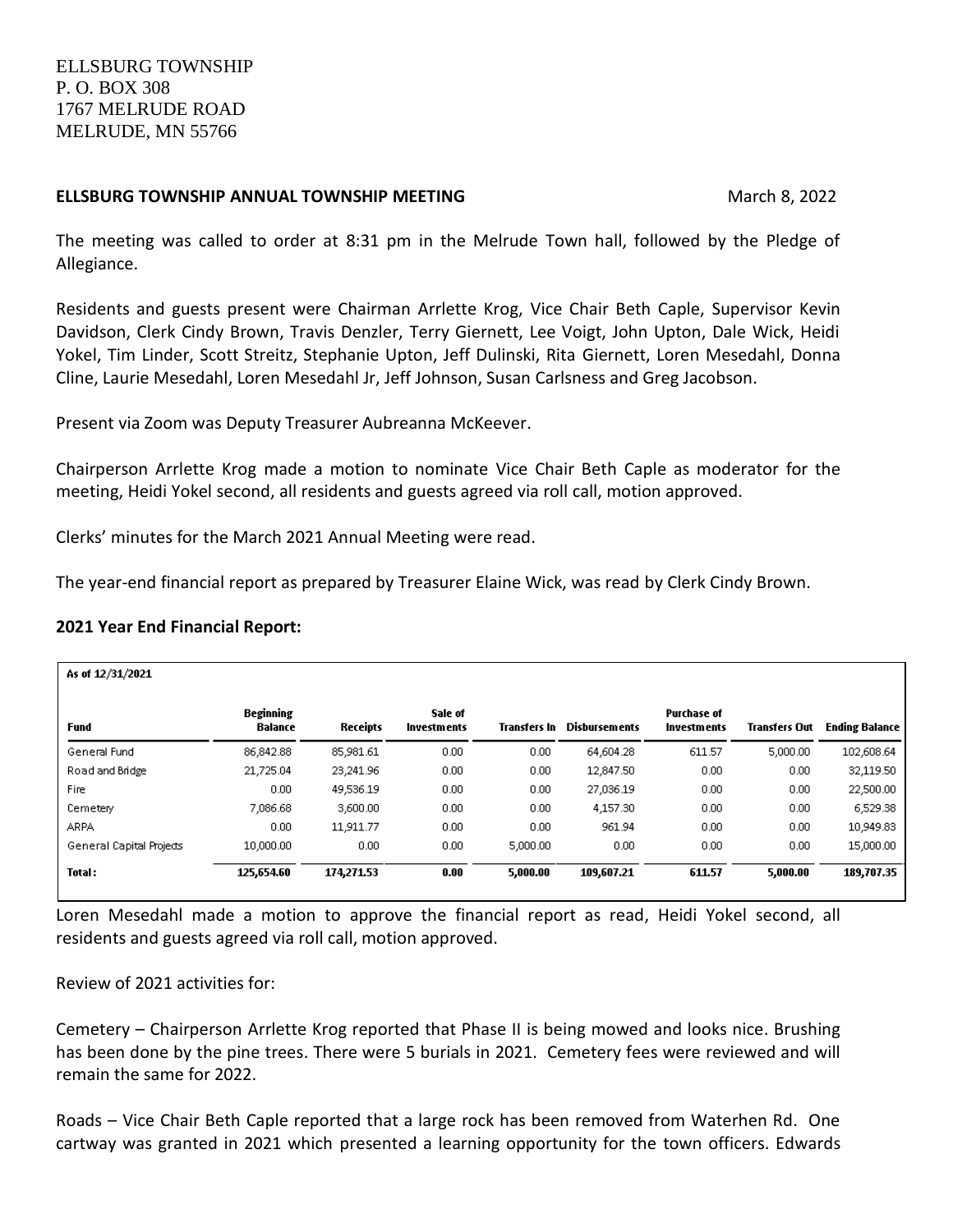## ELLSBURG TOWNSHIP P. O. BOX 308 1767 MELRUDE ROAD MELRUDE, MN 55766

Oil, through an error on their part, did not chloride our roads in 2021 but we will ensure it does get done in 2022. New road signs with breakaway posts have been ordered from Mesabi Signs and will be installed in the spring. A new bridge was installed on County 59 this summer

Buildings – Supervisor Kevin Davidson reported not much maintenance had to be done to buildings in 2021 other than some weatherstripping to the Bass Lake Fire Hall.

Website – Chairperson Arrlette Krog reported that the website has been going well with updated information added regularly.

Ellsburg Volunteer Fire Department – Fire Chief Loren Mesedahl gave a detailed report on 2021, some of the highlights are: there are currently 20 members, they responded to 36 emergencies in 2021 (15 fires, 21 medical), mutual aid was provided to other departments 14 times and they received aid 2 times. All vehicles were serviced and hoses were professionally tested for strength and leakage. The Fire Department participated in the July  $4<sup>th</sup>$  festivities, Melrude Winter Frolic, National Night Out and community meals at Old School Lives. They are always looking for new members, especially on the Melrude Rd/W Melrude Rd side of the township. He talked about the space issues at the Melrude Fire Hall and the recent Special Town Meeting where the issues were outlined and the Melrude Fire Hall Committee presented an option to remedy the issue.

Other Township Business - Moderator Beth Caple asked if anyone had additional questions or concerns that they would like to discuss. There were no questions or concerns from the residents and guests present or on Zoom.

2023 Town Levy as suggested by the supervisors.

| General Fund | \$150,000.00                                                                          |
|--------------|---------------------------------------------------------------------------------------|
|              | (Includes a one-year only addition of \$100,000 for Melrude Fire Department building) |
| Road Fund    | \$25,000.00                                                                           |
| Fire Fund    | \$45,000.00                                                                           |
| Total        | \$220,000.00                                                                          |

Prior to the suggested levy being read to the residents a portion of the Special Town Meeting presentation from January  $18<sup>th</sup>$  was shown to the residents. This was done so residents that were not at the special meeting could see what was recommended as the remedy to the Melrude Fire Hall issue, followed by Chairperson Arrlette Krog and Vice Chair Beth Caple talking about changes they thought may be needed to the plan that was presented.

A lively discussion was held among residents, board members and fire hall committee members. Several residents expressed concerns that they were being asked to approve the one-time levy increase without a clear plan to remedy the fire hall issues. After much discussion it was decided since our levy is not certified until September, we would hold a vote for one of two options regarding the one-time levy increase of \$100,000. Option 1 was a vote to approve the one-time levy increase at this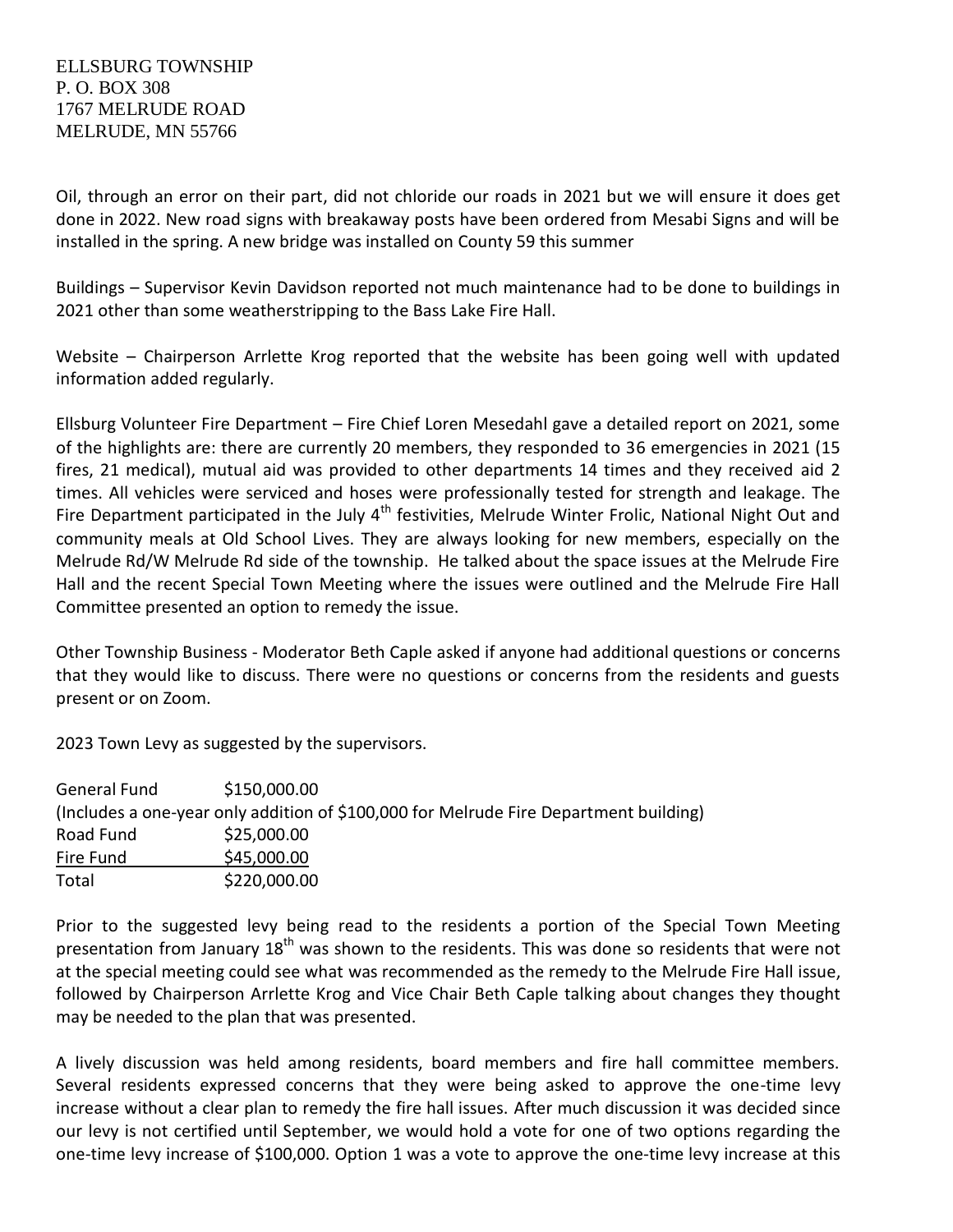meeting and go forward with the plan as presented by the Melrude Fire Hall Committee at the Special Town Meeting and Option 2 was to continue the meeting and reconvene at a later date to vote on the one-time levy increase after a revised plan including estimated costs from the Melrude Fire Hall Committee is presented. A show of hands was counted for each option, Option 1 received 7 votes and Option 2 received 13 votes. Chairperson Arrlette Krog made a motion to reconvene at a Special Board Meeting to be held on July 12, 2022 (time TBD), Stephanie Upton second, all residents and guests agreed via roll call, motion approved.

Contract for Health, Social and Recreational Services from non-profit organizations – Per statute the township supervisors can spend no more than \$10k per year. Laurie Mesedahl made a motion to give the town board approval to spend up to \$10k based on statute, Heidi Yokel second, all residents and guests agreed via roll call, motion approved.

Fund Town Celebrations and Recognition of Service – Per statute, residents must give approval and spending limit. Donna Cline made a motion to approve a \$1000 limit for town celebrations and recognition of service, Dale Wick second, all residents and guests agreed via roll call, motion approved.

Township Officer Election Results -

The Canvass Board certified the official election results as follows:

|             | Votes                     |    |  |
|-------------|---------------------------|----|--|
| Supervisor: | 3-year term               |    |  |
|             | 1. Arrlette Krog          | 15 |  |
|             | 2. John Upton (write-in)  | 20 |  |
| Clerk:      | 2-year term               |    |  |
|             | 1. Cindy Brown            | 33 |  |
|             | 2. Heidi Yokel (write-in) | 1  |  |

Moderator Beth Caple thanked Chairperson Arrlette Krog for her service to the community and welcomed John Upton as a new supervisor.

Cotton Chronicle Donation - Chairperson Arrlette Krog made a motion to request a sponsorship ad of \$250.00, Laurie Mesedahl second, all residents and guests agreed via roll call, motion approved.

2022 Election Polling Hours – Rita Giernett made a motion to approve Melrude Town Hall polling hours to be 12:00 pm to 8:00 pm for the state primary and general elections and 3:00 pm to 8:00 pm for the 2023 township election, Vice Chair Beth Caple second, all residents and guests agreed via roll call, motion approved.